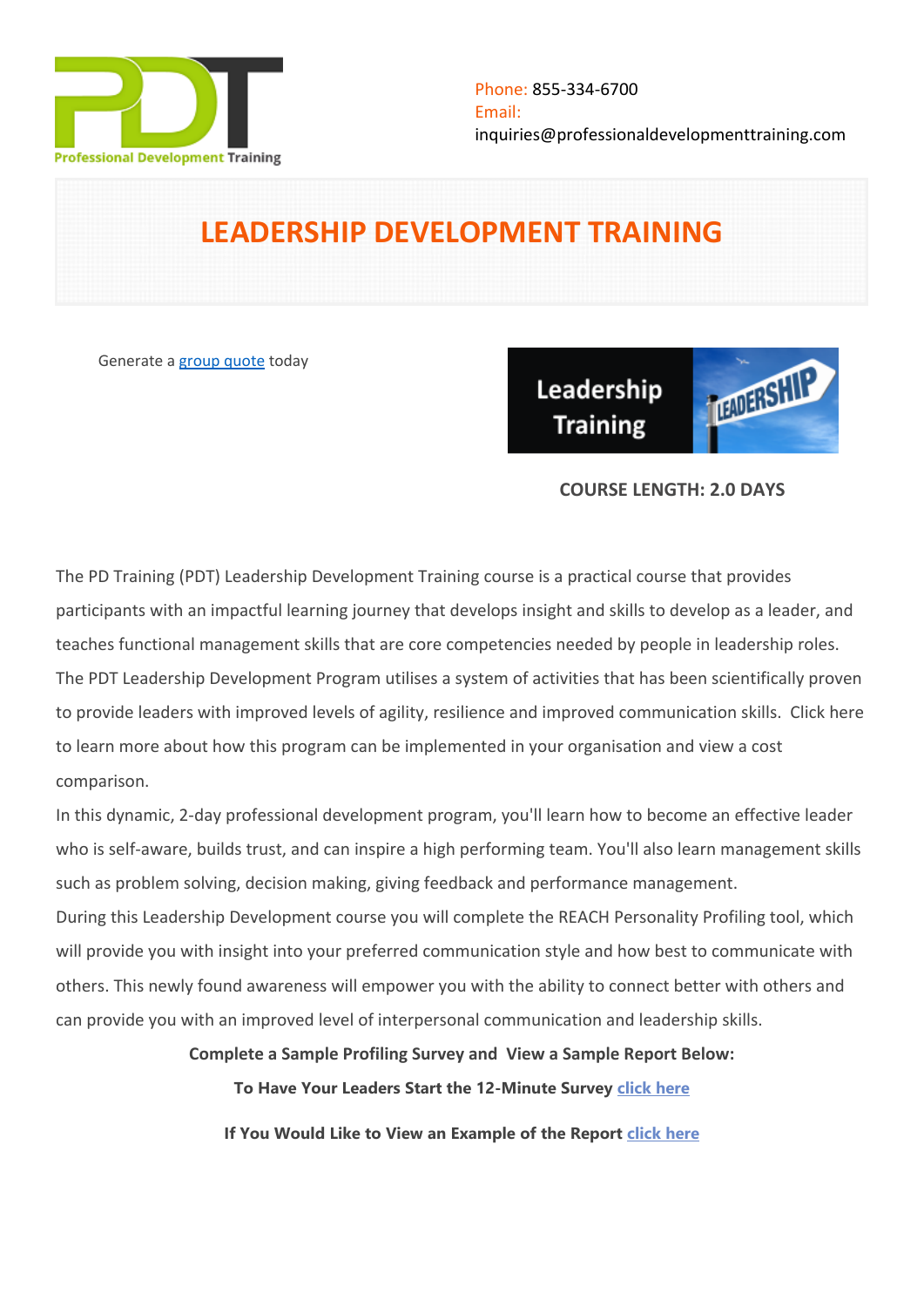This comprehensive and valuable training course is now available across the U.S., including Atlanta, Austin, Baltimore, Birmingham, Boston, Charlotte, Chicago, Dallas, Houston, Jackson, Los Angeles, Manhattan, Miami, New York, Orlando, Philadelphia, San Antonio and Seattle.

Please click the Group Booking Quote button to receive a free quote for customized courses delivered at your preferred location.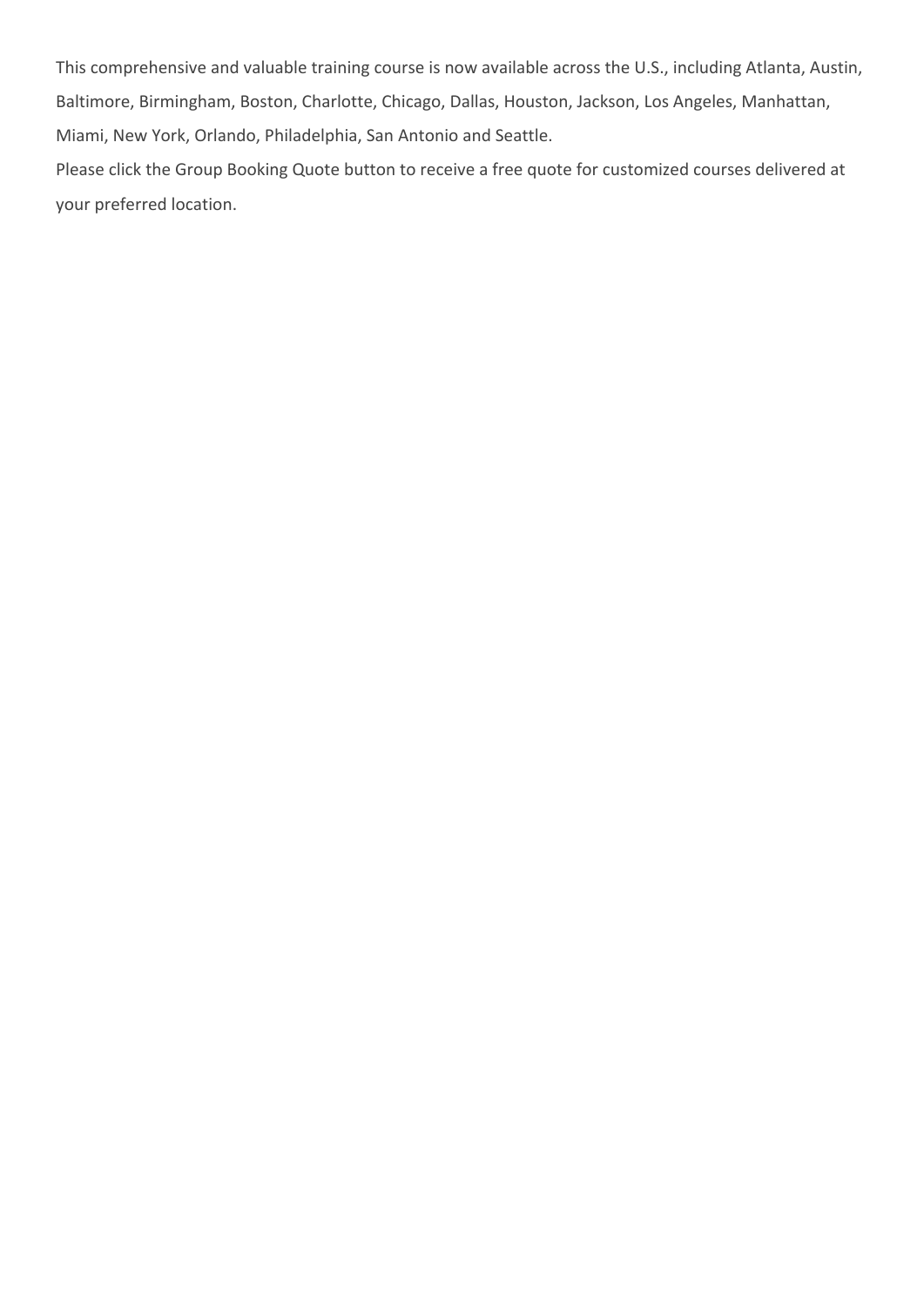#### **LEADERSHIP DEVELOPMENT TRAINING COURSE OUTLINE**

#### **FOREWORD**

This exciting leadership development program has been designed to have an immediate impact on individuals and organizations as it merges best practice theory and your work-related experience to create a broad skill set. It is practical, contemporary and focuses on both personal and professional development. Being an effective leader requires a range of skills including self-awareness, communication, empathy, vision, delegation, critical thinking, creative problem solving, motivation techniques and instilling inspiration in others. Learn best practice leadership skills you can implement immediately.

#### **OUTCOMES**

## **Leadership Training - Day 1**

- Understand the role of a leader, their traits, how are they different to a manager
- Look beyond the common leadership stereotypes
- Learn how your personality traits interact with your leadership styles
- Understand what Leading with Emotional Intelligence (EI) is and choosing the best approach
- Understand and Apply Situational Leadership
- Understand and apply the 5 practices of exemplary leadership
- Increase the performance of your team through developing team spirit

#### **Leadership Training - Day 2**

- Get the most out of your team by understanding the generational differences
- Influence with passion and empower others to act by using rapport building techniques
- Use creative problem-solving & decision-making methods
- Improve your coaching and mentoring skills
- Give feedback to inspire greater performance with engagement and buy-in
- Identify and apply strategies to manage underperforming members of the team

#### **MODULES**

#### **Lesson 1: Getting Started**

- Welcome
- Expectations
- Leading, Managing and Coaching
- Defining Leadership and Influence
- Characteristics of a Leader

#### **Lesson 2: Your Personality Style and Leadership**

- REACH Profile Review
- Personal Style Markers
- Leading Dimensions
- Profile Interactions
- Reflection